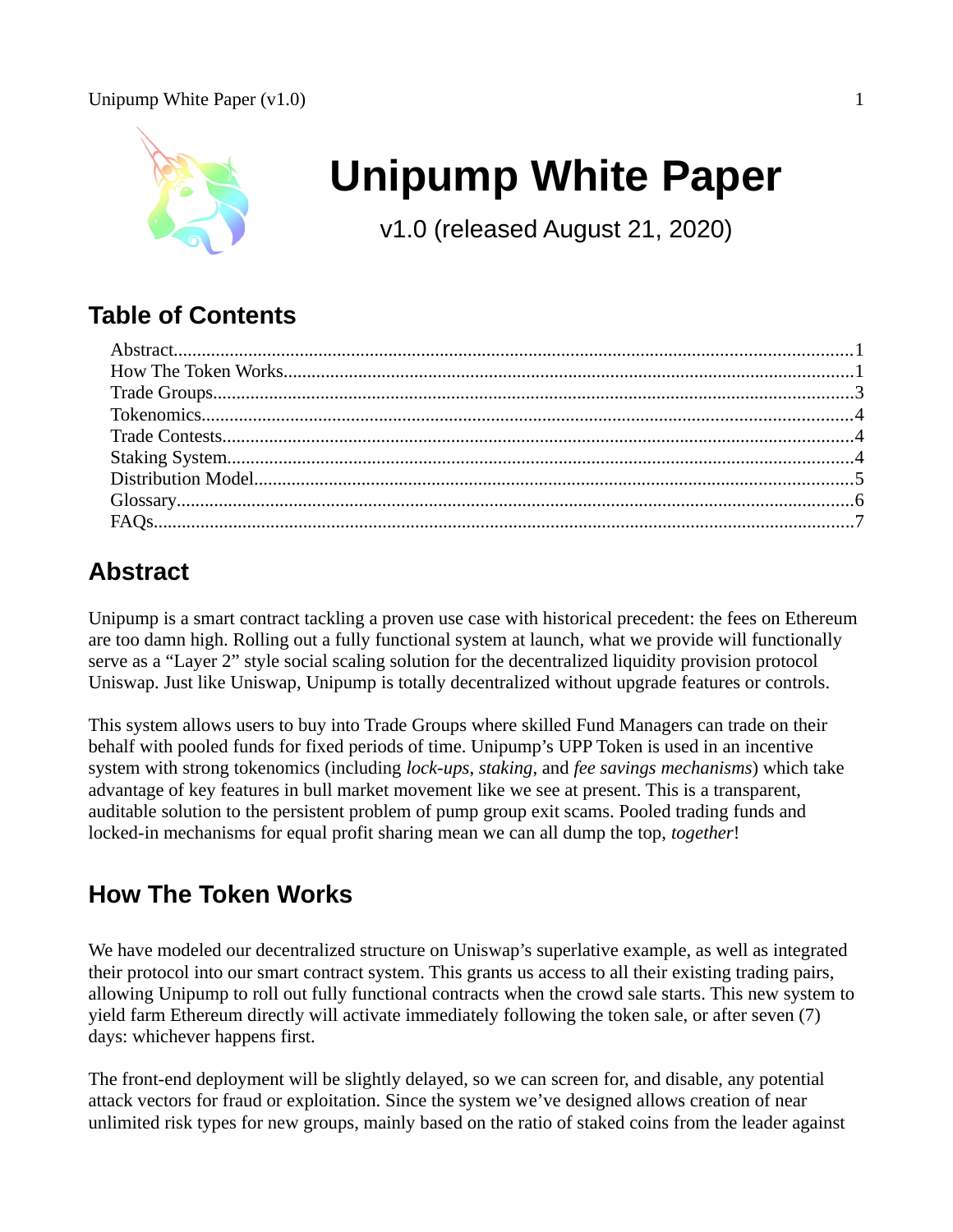how much ETH is in the group, we will conduct a final system audit to ensure all risk factors involved in each group type are adequately communicated at the UX level.

#### **The UPP Token is used in three ways**:

- 1. Staking for rewards;
- 2. Staking to open Trade Groups; and
- 3. Fees to join Trade Groups.

*All of these use cases involve locking the token*. Group entry fees are locked with the Fund Manager's stake into the UPP pot until the end of the round, while other users can stake for rewards risk-free. Liquidity will slowly be removed from the pool, resulting in more stability at launch, and thinner books over time for pump season. The team's dedicated share of tokens will be slowly unlocked over time, to protect against the toxic stereotype of crypto teams dumping their tokens all at once, causing a potentially negative market event.



**The gamification of competing groups will be a crucial organic element to the UPP Token's value**. Two immutable leaderboards built into the system will showcase top Fund Managers by both notional and percent, granting the opportunity to climb the leaderboards and develop a reputation as a master Fund Manager.

This system's design has additional higher-level benefits for the Ethereum ecosystem. It helps small traders, and reduces overall network load and congestion by consolidating so many disparate trades.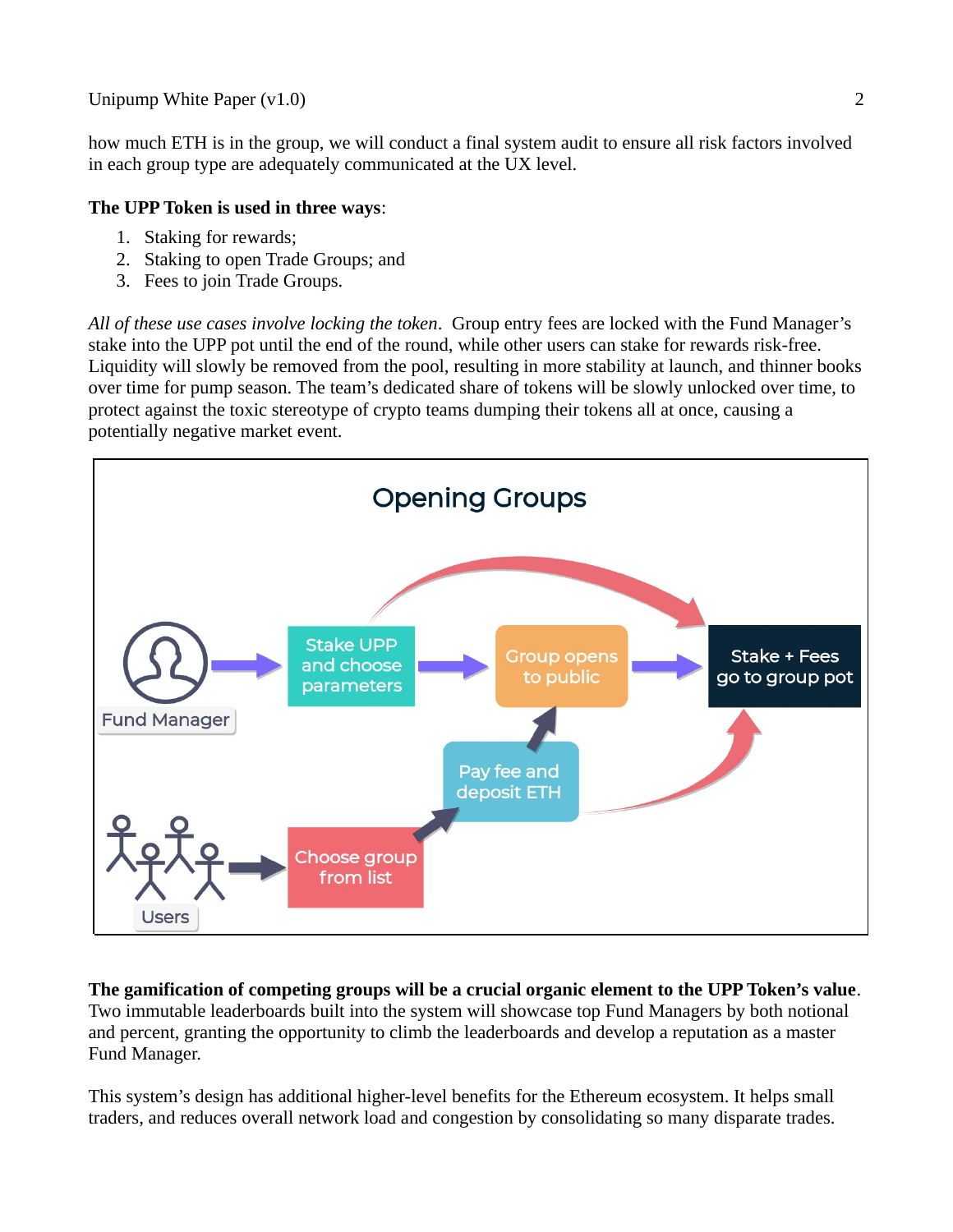Recently, Uniswap trades can cost anywhere from five dollars (\$5) to more than twenty dollars (\$20) in network congested times. By establishing a norm where many traders are pooling their funds under a single Fund Manager's temporary control, the fees would be eliminated for the user and offset for the Fund Manager based on their gains.

# <span id="page-2-0"></span>**Trade Groups**

Trade Groups are the *central point of generative value* within our contract system's design. Utilized wisely, participation in these groups will save you both time and money, eliminating trading fees and consolidating high-stakes decision-making. This opt-in group structure also aligns the incentives of previously competing traders, creating an interesting middle ground where collaboration leads to greater profits for all.

When Fund Managers open a Trade Group, they must set configuration for the following attributes, resulting in a qualitative risk-to-reward profile which potential Trade Group participants can review:

- 1. The amount of UPP Tokens they will initially stake in the group's UPP Pot;
- 2. The amount of UPP Tokens users will pay as a fee to join the group;
- 3. The list of specific Uniswap pairs they'll trade with the group's pooled ETH;
- 4. The duration of the Trade Group's lifespan (set in *days* or *weeks*);
- 5. The maximum limit of funds (in ETH) that the group will be able to accept; and
- 6. The maximum limit of funds (in ETH) that each user can contribute to the group.



While opening a Trade Group is free, by staking their own UPP Tokens, Fund Managers reduce other participants' risk of loss and thus incentivize more people to join their Trade Group. In turn, this gives Fund Managers more capital to trade with, and lets them collect UPP Token fees from group participants. For those participants, the fees collected are minimal compared to the potential on-chain fees if they were to make all the same trades themselves.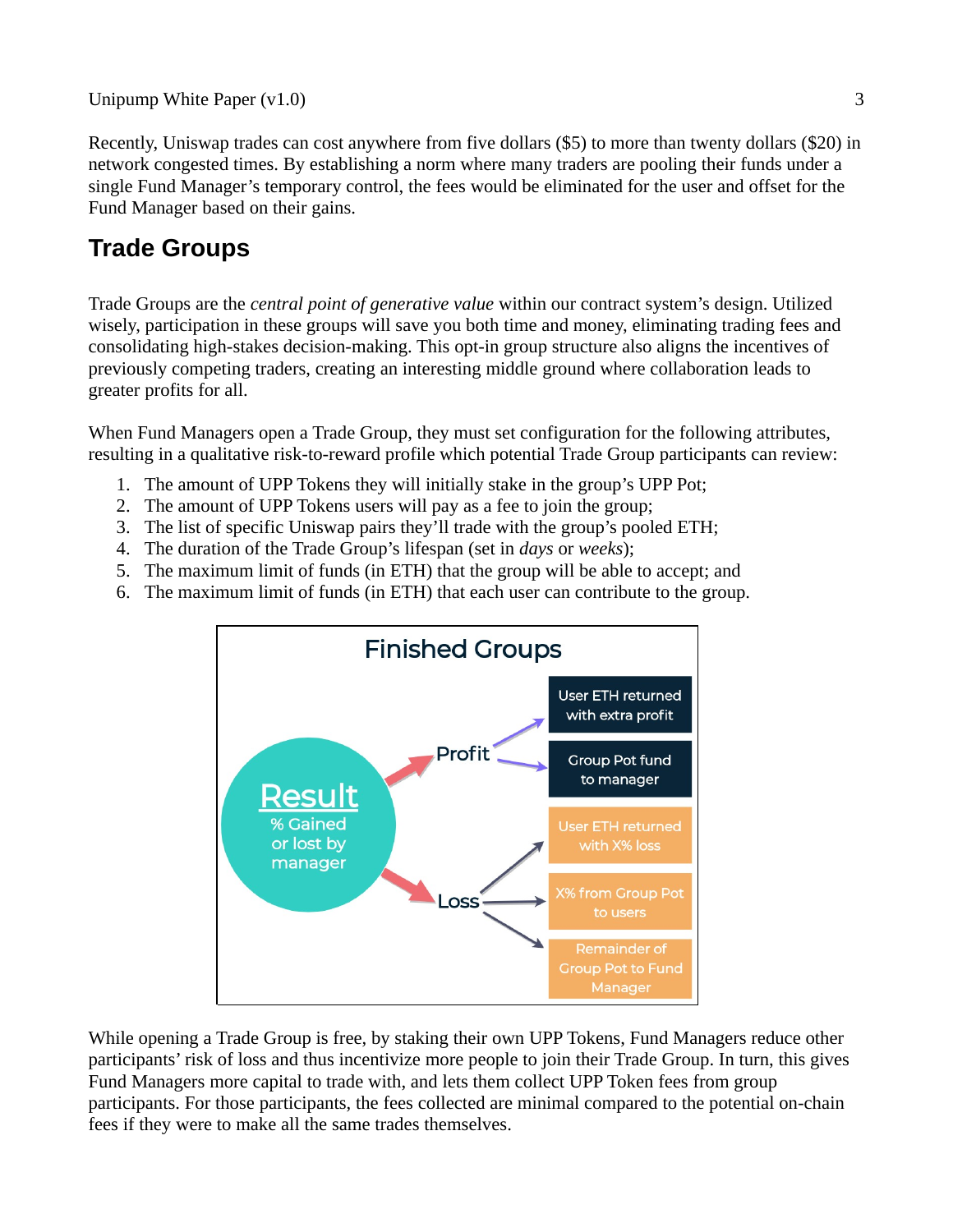### <span id="page-3-2"></span>**Tokenomics**

At its core, this system drives forward the core mandate of DeFi development, with all the most effective tokenomic factors rolled into one contract. The balance between clarity and complexity presented here enables the creation of new and completely customizable risk-to-reward models. By offering this decentralized free market for Layer 2 risk model system creation, we hope to enable regular users of Ethereum and Uniswap to explore the same creative options as Solidity developers, without having to code a contract from scratch.

After the pre-sale concludes, half the ETH we've received to that point will remain locked into a UniSwap pool, along with a number of tokens roughly equal to half the amount sold, creating a starting market at 10% above main sale price. Over time, liquidity will be removed from the pool, with removed tokens distributed to users as staking rewards and the ETH going to the team. We have not included a token burn mechanism, as our research concluded that the effect of token burns overall can be high in the short term, but lack long term efficacy.

Additionally, this system is designed to allow participants to profit from privileged information. Pumpers with insider information can point to their previous success on the blockchain itself and charge higher fees, just like in traditional markets. We've simply eradicated the thick layers of pretense which obscured these common practices from public view: within our system, you can embrace the rare circumstance of anonymous transparency.

### <span id="page-3-1"></span>**Trade Contests**

Transitioning the thrill of the market to a socially harmonized smart contract doesn't have to mean losing all the fun of that market's rollercoaster. With this in mind, we've designed some contests which will further gamify users' participation in this system. Every month for ten (10) months, one million (1,000,000) tokens will be automatically awarded, dispensed as six (6) distinct prizes.

In each of these contests, the automatic prizes will be delivered to the top three (3) Fund Managers by notional gain, and the top three (3) Fund Managers by percent gain. Within those tiers, distribution of prize tokens will observe the following constraints within each of these dual gain streams:

| 1. First Prize Winning Group  | Receives 250,000 UPP Tokens |
|-------------------------------|-----------------------------|
| 2. Second Prize Winning Group | Receives 150,000 UPP Tokens |
| 3. Third Prize Winning Group  | Receives 100,000 UPP Token  |

### <span id="page-3-0"></span>**Staking System**

We have designed this system with front-loaded staking rewards as a thank you to early believers: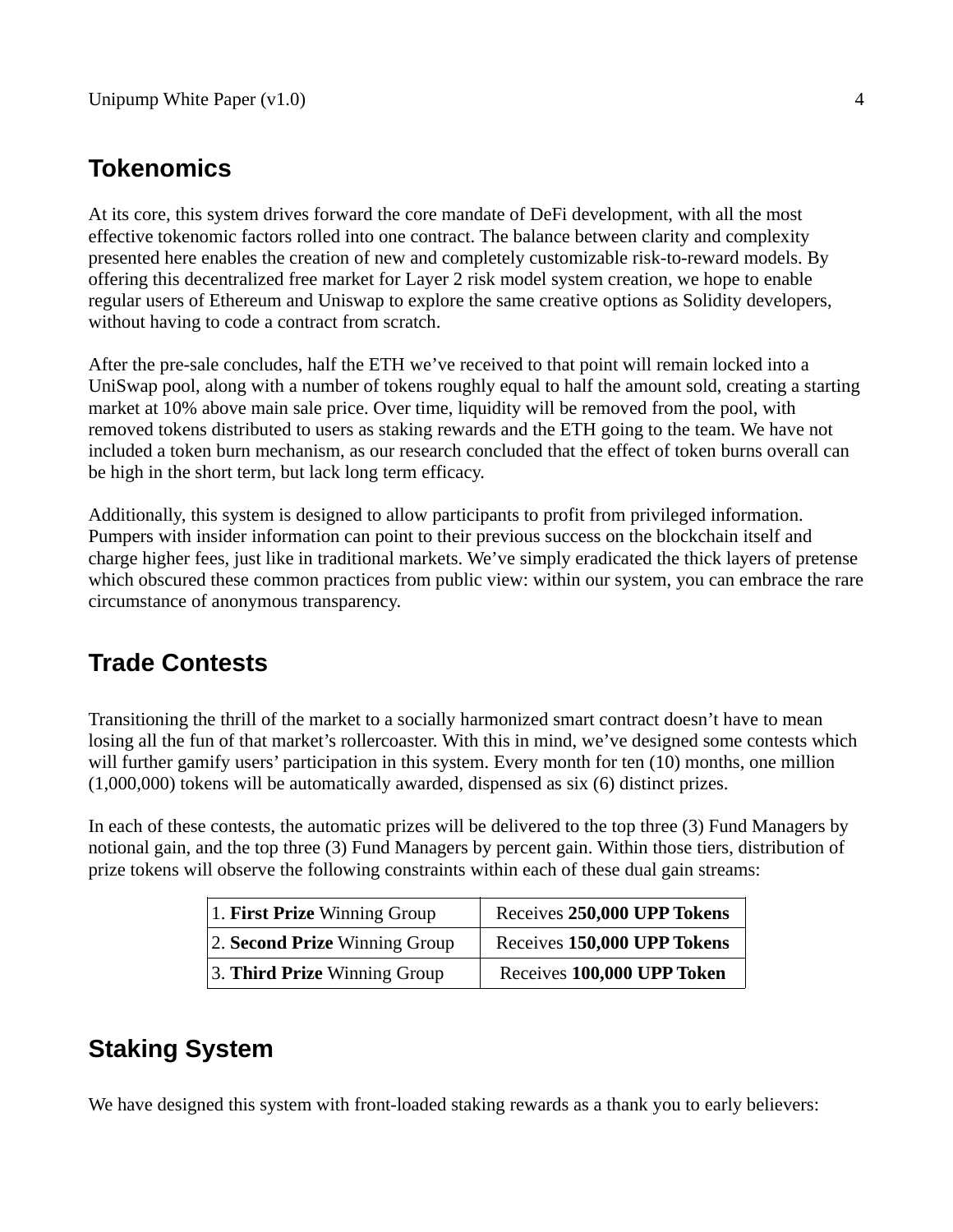- In the first twenty (20) days, three percent  $(3%)$  of the pool will be given out each day;
- In the second twenty (20) days, two percent (2%) of the pool will be given out each day;
- After these first forty (40) days, one percent (1%) of the pool will be given out each day.

These percentages represent the current total in the staking pot during that epoch. Additionally, UPP from redeemed liquidity pool tokens will be continuously added to the staking rewards.

# <span id="page-4-0"></span>**Distribution Model**

We have been in the 'blockchain' industry since it was just the Bitcoin industry, and thus we realize how crucial a token's distribution model is to fairness and shared profits.

#### **The full supply of one hundred million (100,000,000) UPP Tokens will be issued upon contract creation**:

- $\degree$  40% will be sold for ETH, during a sale lasting a maximum of seven (7) days
- 20% will be locked in a UniSwap liquidity pool with half the ETH from the pre-sale
- 10% will enter a staking pool to provide user staking rewards
- 10% will be reserved for the contests detailed above
- 5% will be devoted to the project's marketing budget
- 15% will be locked for team allocation over time

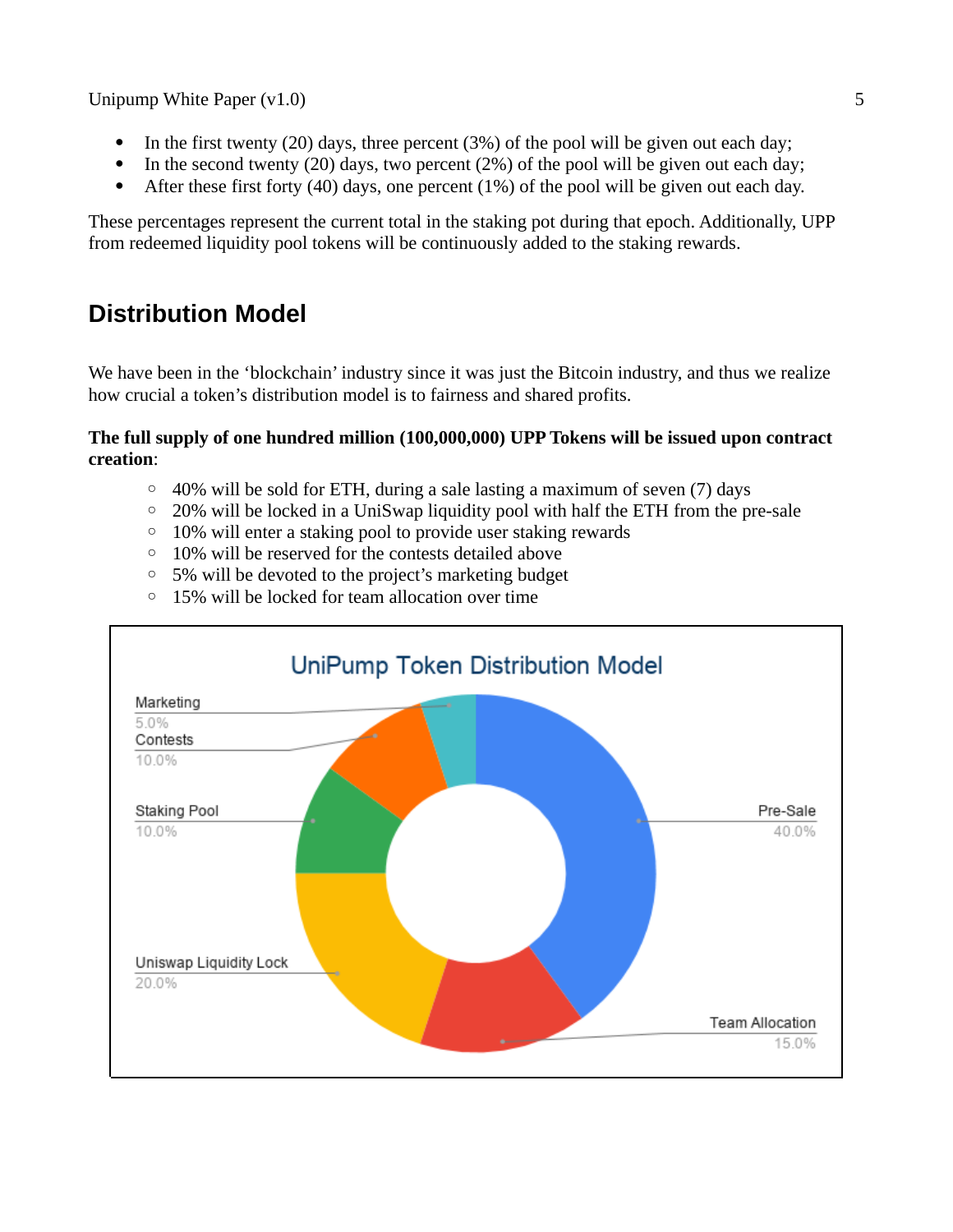### <span id="page-5-0"></span>**Glossary**

**DeFi**: Smart contract systems designed to perform new types of financial tasks without the need for intermediaries.

**Fund Managers**: (*aka Pumpers*): Someone in charge of a Trade Group, who controls all group funds.

**Staking**: Any user can lock up funds to receive rewards from the tokens that are in the staking rewards pool and unlocked from the liquidity pool over time. Staked coins used to open groups by Fund Managers also count towards these rewards.

**Tokenomics** (*aka Pumpamentals*): The complex interplay of a token's programmed attributes that creates its potential market value.

**Trade Fund** (*aka Pump Fund*): The amount of funds deposited by users into the control of the Fund Manager when they choose to participate in their Trade Group.

**Trade Group** (*aka Pump Group*): A collection of users who have deposited ETH into the Trade Fund for the Fund Manager to trade with.

**Trade List**: A list of trade pairs which a Trade Fund is allowed to be used to buy. This list is set when a Trade Group is created, *and cannot be changed* after the group's activation.

**UPP**: The ticker symbol of the Unipump smart contract system's token.

**UPP Pot** (*aka Group Pot*): The total staked coins of the Fund Manager, as well as all entry fees paid to that group.